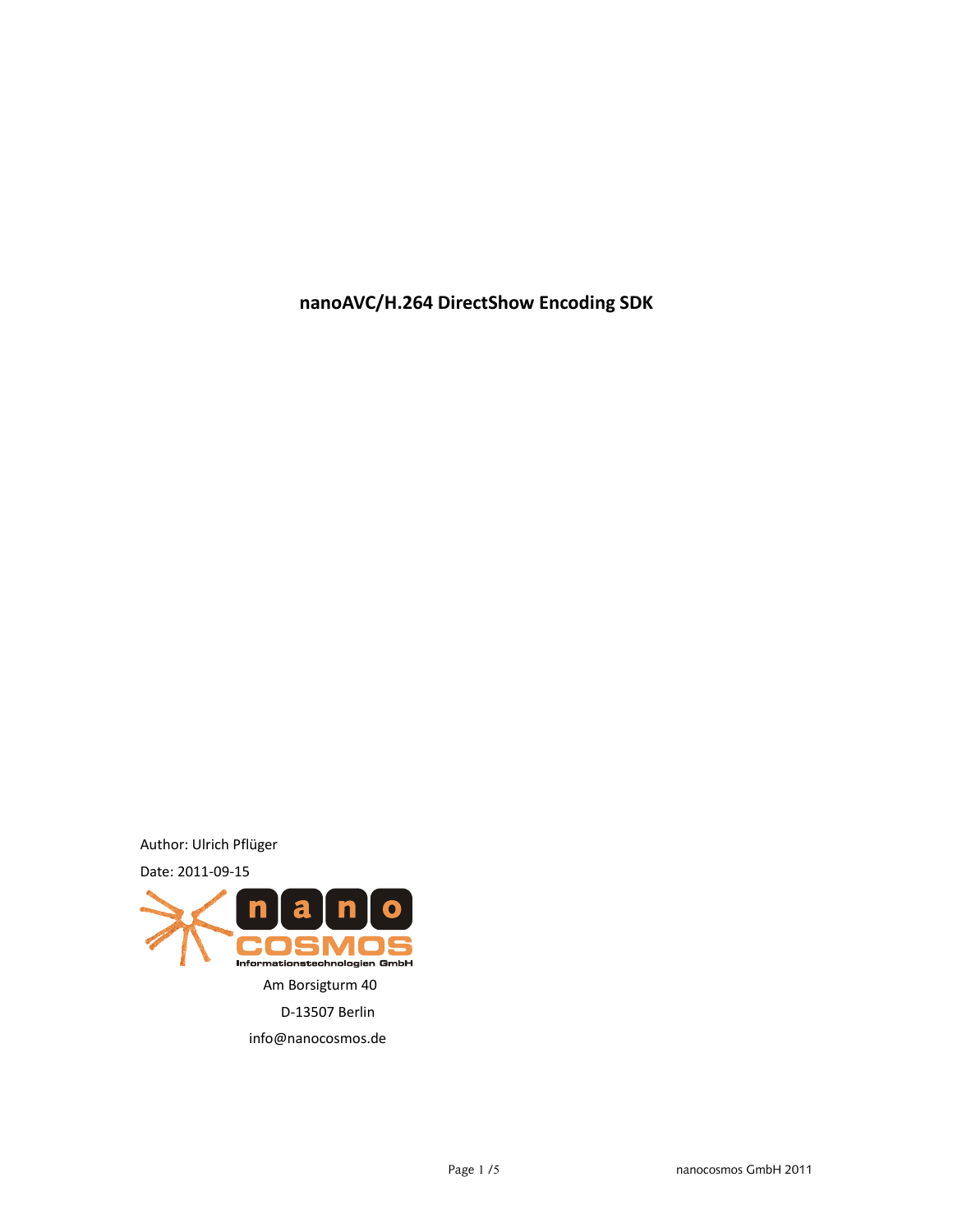### **Introduction**

nanoAVC/H.264 Direct Show Encoding SDK enables you to perform high quality and high performance video coding for the latest generation video and audio coding standards. It is intended to develop video encoding / transcoding applications based on Microsoft(R) DirectX/DirectShow(R) technology.

## **Major Features**

- ISO 14496 Part 10 (MPEG-AVC) / ITU H.264 compliance for many profiles and levels
- Encoding of H.264 video streams in Baseline, Main, Extended and High profile
- Encoding of AAC-LC/LTP/MAIN/HE(aacPlus) audio streams with up to 6 channels
- Encoding of AMR-NB audio streams
- Highly optimized software coding with support for latest CPU technology by Intel and AMD (SSE2/SSE3/SSE4 and Dual-Core/Core-Duo, AMD Athlon64
- Real-time Encoding from Capture cards is supported
- Wide range of applications from Mobile Phones (3GP), Portable Devices (iPod, iPhone, Sony PSP etc) up to Professional HDTV
- Multiplexer for MP4, MOV and 3GP

### **Documentation**

The SDK\doc folder contains the following further documents:

- H.264/AVC Video Decoder
- H.264/AVC Video Encoder
- AAC Audio Encoder
- AMR-NB Audio Encoder
- MP4/3GP Multiplexer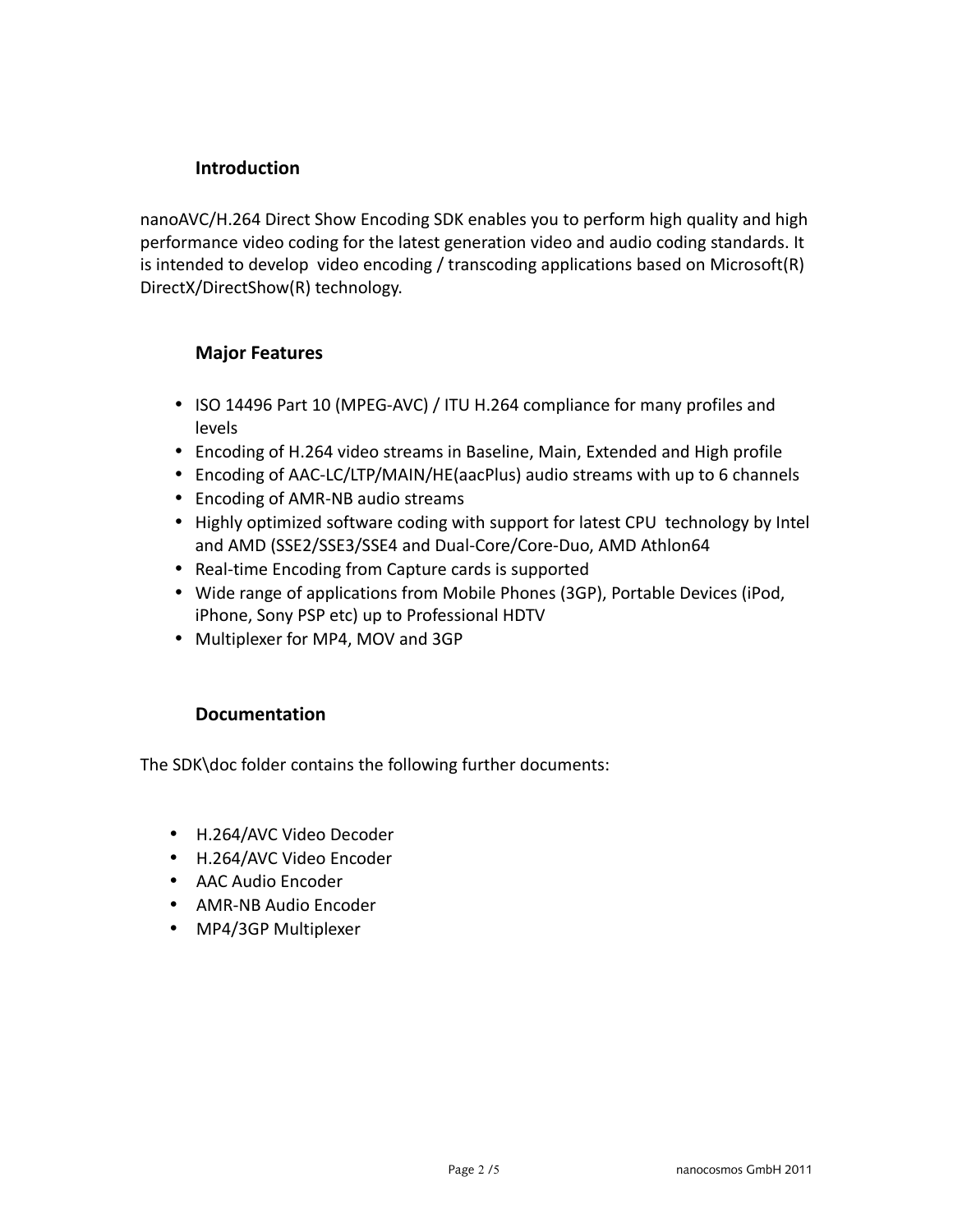# **Filter components**

|                                 | nanocosmos AVC/H.264 Video Encoder     |
|---------------------------------|----------------------------------------|
| Module:                         | nh264enc.ax                            |
| CLSID:                          | {A88889A8-3C2A-4A32-8EAA-755D491D02A0} |
|                                 | nanocosmos AAC Audio Encoder           |
| Module:                         | naacenc.ax                             |
| CLSID:                          | {0296CC21-B78D-416D-846C-45E26CA46A4A} |
| nanocosmos AMR-NB Audio Encoder |                                        |
| Module:                         | namrnbenc.ax                           |
| CLSID:                          | {10CAB930-E019-41DF-83B7-60D723706B8F} |
|                                 | nanocosmos MP4 Multiplexer             |
| Module:                         | nmp4mux.ax                             |
| CLSID:                          | {78D670BF-49B5-4A3B-BB8C-E2A36E688FCF} |
|                                 | nanocosmos File Dump Filter            |
| Module:                         | nanodump.ax                            |
| CLSID:                          | {DA67A541-8FEA-11D4-A908-00105A6758CF} |
|                                 | nanocosmos AVC/H.264 Video Decoder     |
| Module:                         | nh264dec.ax                            |
| CLSID:                          | {264DA7DD-CE74-472D-A2FD-796A1F0A379C} |
|                                 | nanocosmos AAC Audio Decoder           |
| Module:                         | naacdec.ax                             |
| CLSID:                          | {AEED2B3D-6DA1-4C84-A85D-83547FA90486} |
|                                 | nanocosmos MP4 Stream Splitter         |
| Module:                         | nmp4splitter.ax                        |
| CLSID:                          | {22F493C4-B51B-4767-BE55-ADFA34D6A205} |
|                                 | nanocosmos MPEG PS/TS Stream Splitter  |
| Module:                         | nmpegsplitter.ax                       |
| CLSID:                          | {0994D1E8-B697-47DE-B1E3-36D26937D5B4} |
|                                 | nanocosmos Color Space Converter       |
| Module:                         | ncolconv.ax                            |
| CLSID:                          | {E855821E-C055-4C85-B04F-19F65D5D50FD} |
|                                 | nanocosmos MPEG TS Writer              |
| Module:                         | nanoTsWriter.ax                        |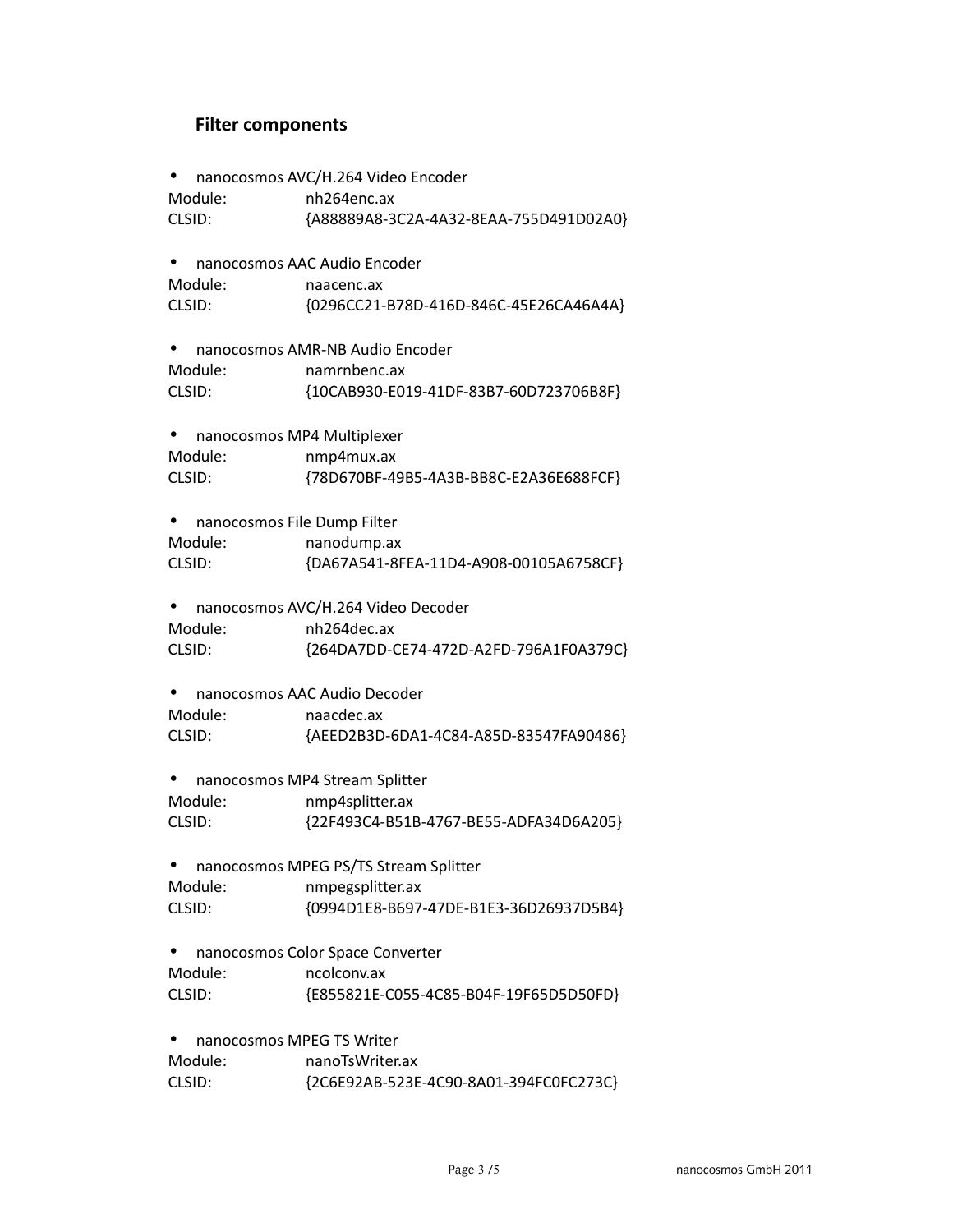#### Figure 1. Example filtergraph